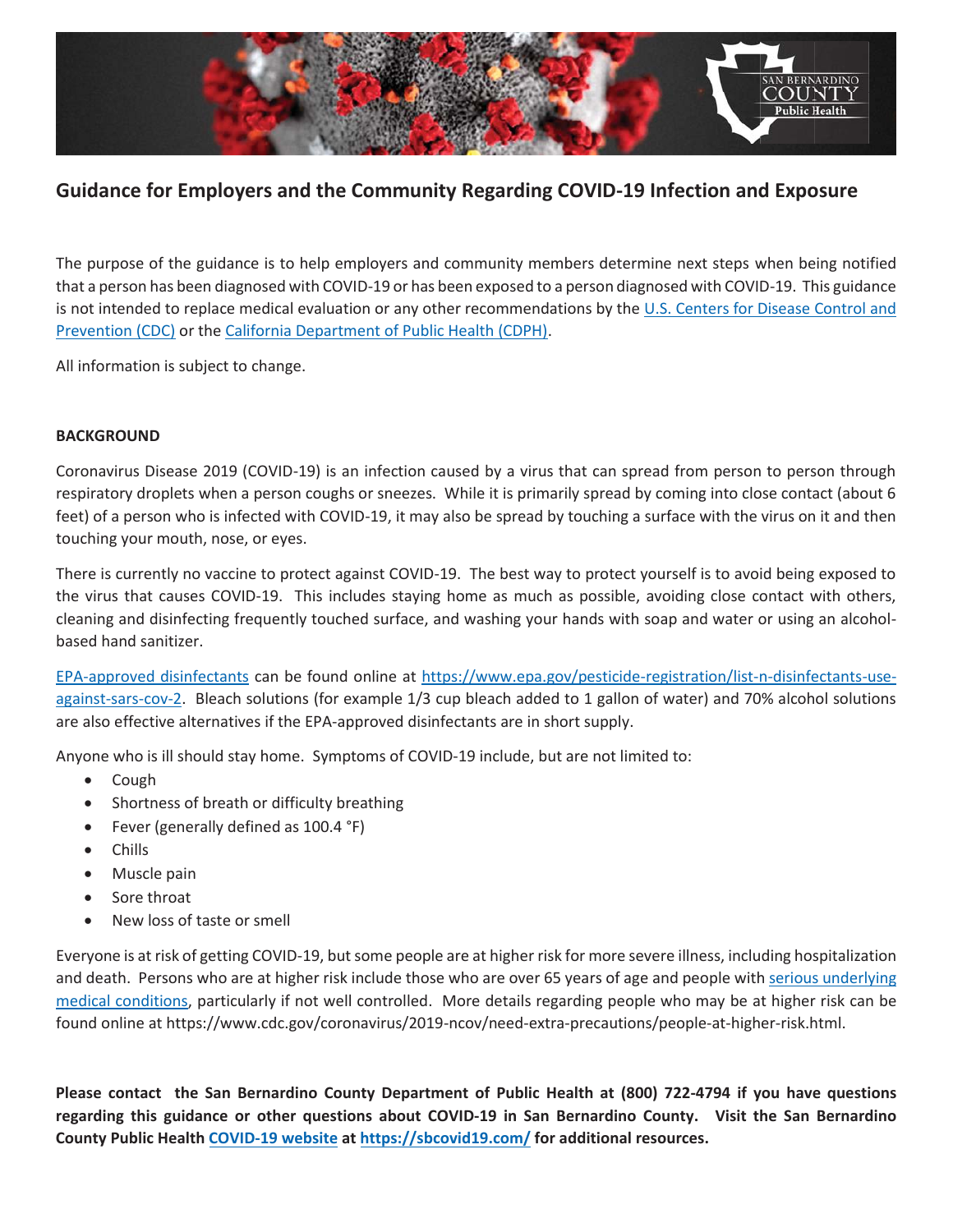

## If an Employee tests positive for COVID-19



https://www.cdc.gov/coronavirus/2019-ncov/hcp/return-to-work.html https://www.cdc.gov/coronavirus/2019-ncov/hcp/disposition-in-home-patients.html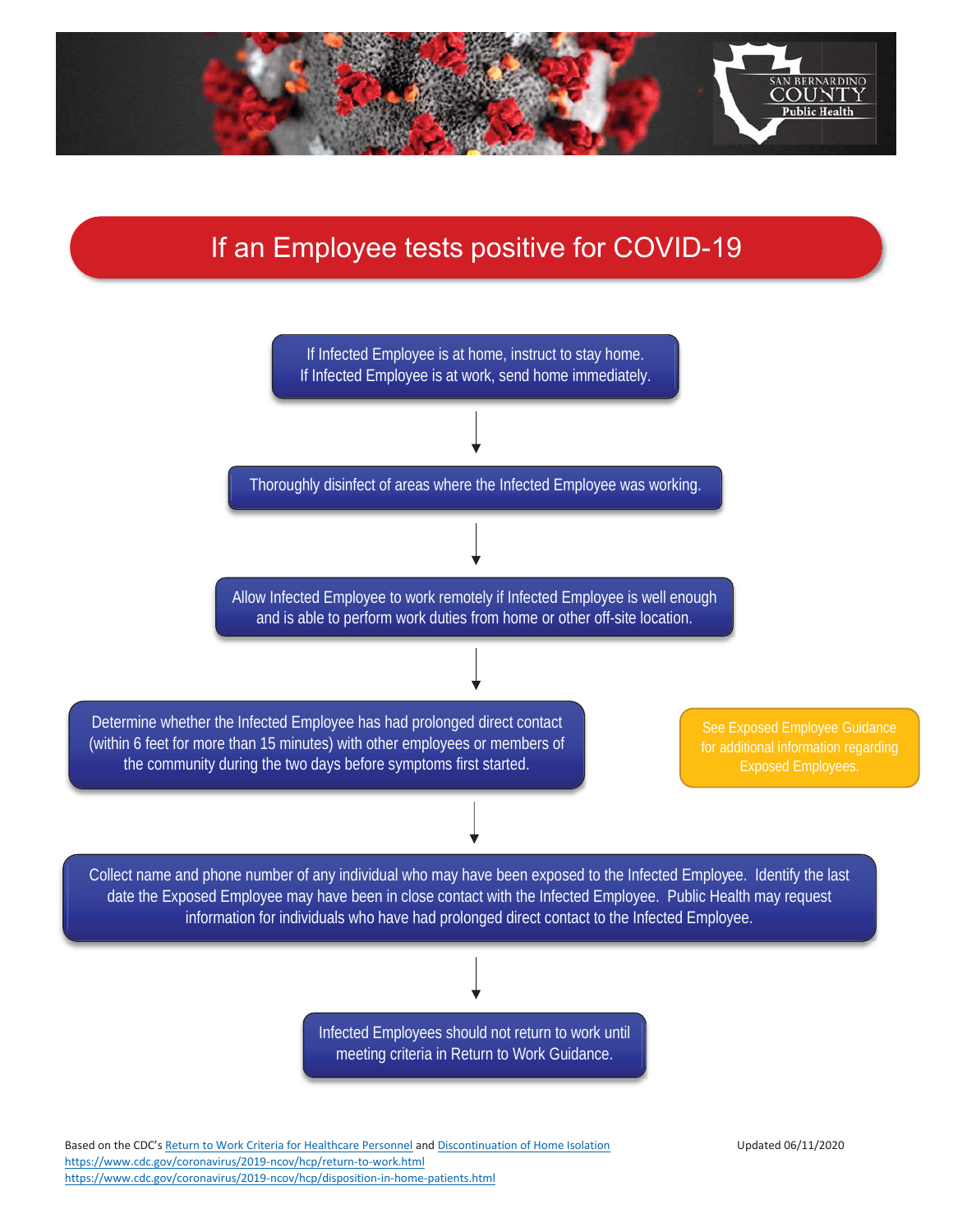

### Returning to Work

Infected Employees who have been diagnosed with COVID-19 may not return to work until the meet the CDC criteria for discontinuation of isolation.



Recovered Employee may return to work. Employee should follow all recommendations by their healthcare provider and Public Health, maintain good hygiene practices, and continue to self-monitor for any symptoms.